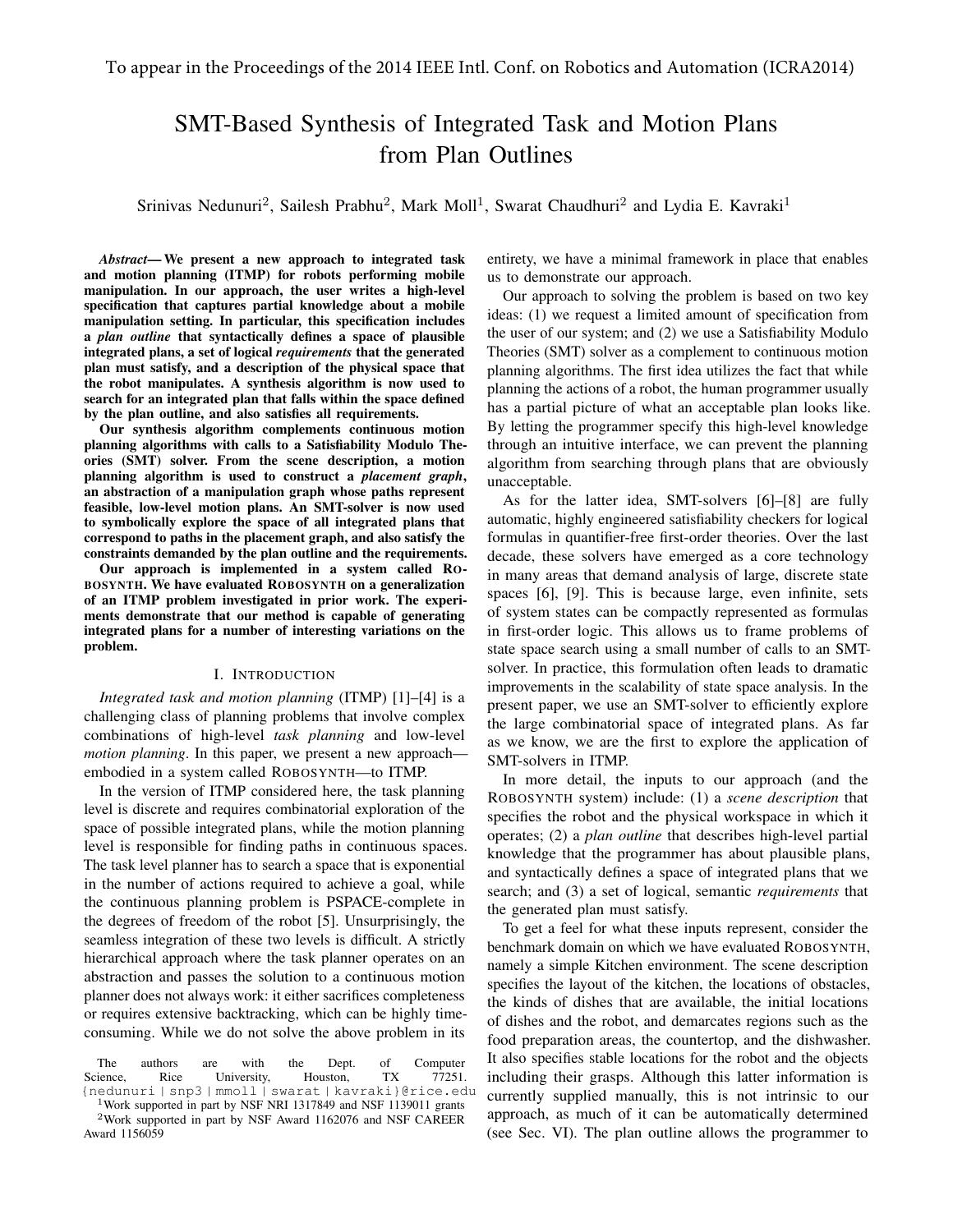supply information that is known to him/her while letting the tool determine details that the programmer does not care about or simply does not know, but can be inferred from given information. For example, the programmer may know that larger items must be loaded before smaller ones in the dishwasher. What he or she probably would not know are the locations of dirty dishes or exactly where they should go in the dishwasher or the paths the robot should take; these are the plan *unknowns*. Finally, the logical requirements include goals like "All dirty dishes are to be cleaned and put away in storage" and constraints like *"*The path taken by the robot from the dishwasher to the storage area must avoid the food preparation area and be less than 10m long*".* The plan outline and requirements are written as a C-like "program" where the objects that the robot moves around (for example, cups and dishes) are declared as symbolic variables, and actions that the robot performs (for example, moving and picking up an object) appear as function calls.

From the scene description, ROBOSYNTH first constructs a finite graph with nodes that correspond to the pre-defined configurations of the robot and possible locations for objects. Edges in the graph represent robot actions that are feasible between the given configurations and to and from the locations. We call this graph a *placement graph.* Note that the placement graph is computed *once per scene* and is common to all plan outlines in that scene (Sec. VI briefly discusses a more dynamic approach). Next, using program analysis techniques, ROBOSYNTH automatically computes a logical formula that represents the set of all integrated plans that follow the structure of the plan outline and satisfy the requirements, and are also consistent with paths in the placement graph. The problem of finding a plan that meets all the criteria now resolves to computing a satisfying solution of this constraint. This is done using Z3 [7], a state-of-the-art SMT-solver.

We have evaluated ROBOSYNTH on a version of the ITMP problem that generalizes prior work by Kaelbling and Lozano-Pérez [1]. This problem involves load/unloading a dishwasher and putting away the dishes in a kitchen using a PR2 robot. Our work extends earlier approaches such as [1] and ROBOSYNTH proves to be able to solve this problem effectively under a rich variety of requirements and changes to the physical space. Numerous extensions of our work can be considered, and these are left for future work.

The main contributions of this paper are as follows: (1) We apply SMT solvers to the problem of carrying out integrated planning in the presence of constraints. (2) To integrate the discrete and continouous levels, we introduce a novel abstraction of manipulation graphs we call placement graphs. (3) Finally, in order to control the search space we provide an intuitive programming interface in which the programmer can provide known control information. In our implementation of the above ideas, we have made some basic choices in order to demonstrate the concept. Several of these choices could be improved and we address some of these in Sec. VI.

The rest of the paper is organized as follows. Sec. II presents related work. In Sec. III, we introduce our benchmark example and use it to illustrate the inputs and outputs of our approach. In Sec. IV, we describe the internals of the ROBOSYNTH system. Sec. V presents our experimental results. We conclude with some discussion in Sec. VI.

## II. RELATED WORK

# *A. Program Synthesis*

Our method is influenced by prior work in the programming language community on *template-based program synthesis* [10], [11]. Just as our approach starts with a plan outline and a logical requirement, template-based program synthesis starts with a *program template* and a logical requirement. The goal in both cases is to complete the template/outline using solvers for automated reasoning. The difference between the two settings is that template-based synthesis has so far been motivated by pure software applications. This means that satisfying the specified requirement is all that is needed. In contrast, because our application domain is robotics, our plans must also be realizable in the physical world. This additional requirement significantly increases the complexity of the synthesis problem.

## *B. Task Planning*

Automated planners have a long history in AI [12]. Prominent among these are heuristic planners such as FF [13]. Such planners have traditionally been employed on problems in which there are a number of ways of achieving a given goal and therefore require combinatorial search [14]. A number of approaches to ITMP make use of such automated planners in combination with motion planning [3], [15], [16] and this is discussed further in the next subsection. Automated planners that rely on Boolean satisfiability solvers [17], [18] are known as SAT planners. A SAT planner constructs a Boolean formula that represents the existence of a plan of a given length. As in our case, satisfiability of the formula means that a plan exists, and the steps of the plan can be extracted from the model returned by the solver. A significant difference between our work and that of automated planning in general is that our inputs include a plan outline containing programmer supplied partial information. This significantly decreases the space of possible plans that must be searched.

#### *C. Integrated Task and Motion Planning*

In recent years, several approaches have been proposed to integrate the motion planning level with task planning. In [2] a form of SAT planning is used that incorporates conflictdirected learning when an action fails at the motion planning level. Actual motion planning information is however not exposed. In contrast, we expose motion planning information to the SMT solver, so information about why a particular solution fails is available and the same motion planning query need not be re-attempted. ASYMOV [3] partially ameliorates the graph explosion problem by introducing a separate graph for each object and robot, which is used for fast validation of motion plans. Instead of a heuristic planner, [4] uses a Hierarchical Task Network (HTN) planner [12]. In addition to a planning problem, HTN planning takes as input a schema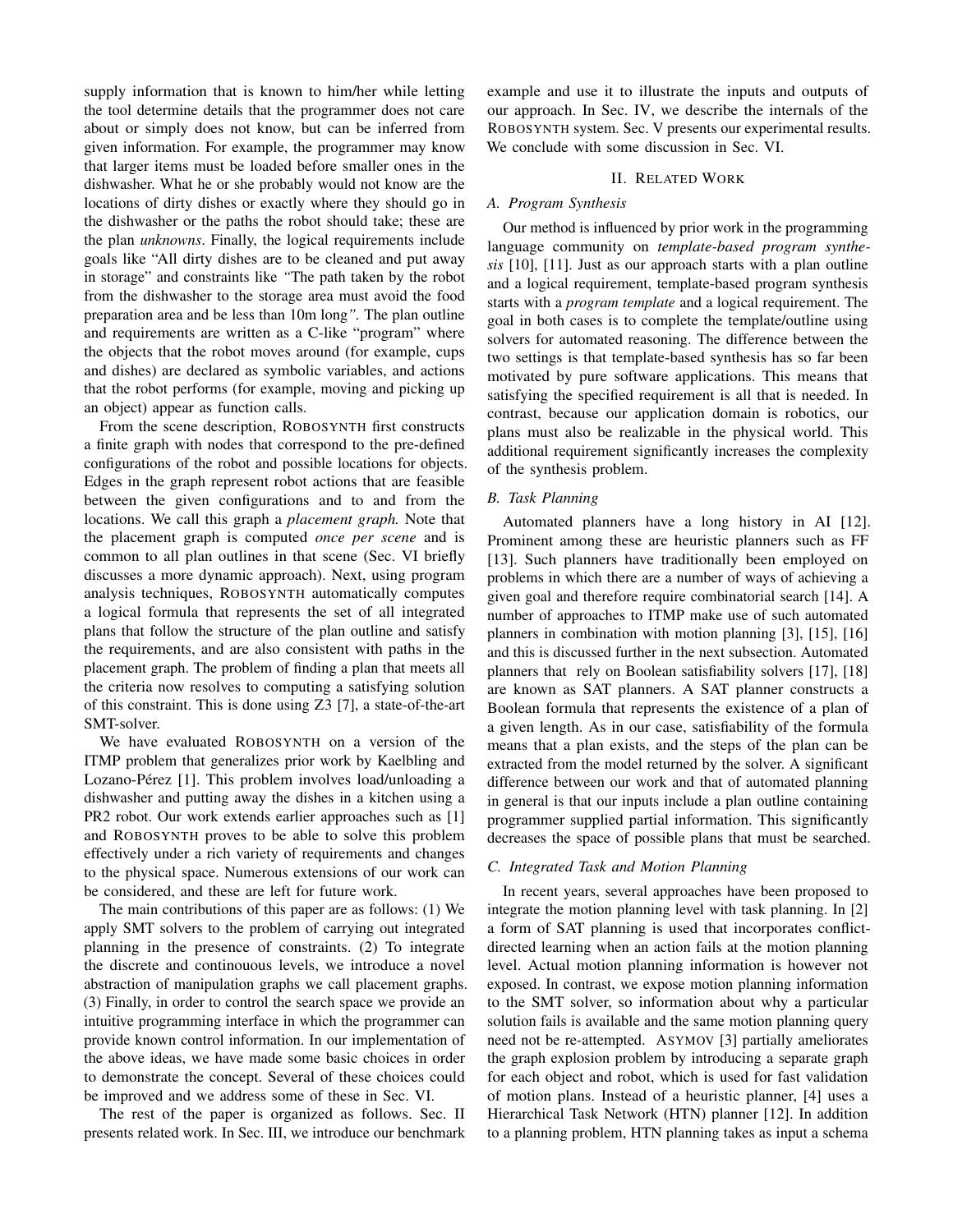for how to recursively decompose complex tasks, terminating in motion primitives at the lowest level. Schemas can be viewed as grammars defining a language of legal plans. Thus HTN planners share with our approach the input of domain knowledge. However, they require a level of domain expertise in order to correctly, completely, and efficiently codify the space of possible plans. In contrast, our approach accepts partial user knowledge sufficient to solve the given problem, expressed in a programming language format. Feedback from the tool tells the programmer whether or not the plan outline they provided can solve the given problem.

A different form of hierarchy is used in Hierarchical Planning in the Now (HPN) [1] which comes the closest to ours in scope and intent. In HPN, actions are represented at varying levels of abstraction, obtained by postponing different preconditions of an action. While HPN is very powerful (and has been extended to belief space planning [19]), it rests on the assumption that an action can always be reversed. This is not always true. For example, an egg once fried, cannot be unfried, or if a robot is preparing meals in a restaurant, there may be several dishes that need to be ready to go at the same time. Even if actions can be reversed, reversing too many actions, although theoretically possible, may be practically infeasible. For example, if the robot runs on a battery the total time allowed for carrying out a plan may be limited.

Although our work tackles a similar problem to HPN, the two frameworks are different in design and have their respective advantages and disadvantages. Distinguishing characteristics of our work which also underline the differences with HPN are the following:

- It is not necessary for the user to designate a specific "safe region" for where to place removed obstructions.
- The ROBOSYNTH language allows a programmer to place constraints on the paths that are returned by the solver.
- With HPN, it is quite possible that the robot may have to (repeatedly) move just placed items to get them out of the way. As we will show, our plan outline language allows the programmer to write a simple loop which forces ROBOSYNTH to find an efficient solution if one exists, eliminating such unproductive actions.
- Because HPN relies on re-planning, it *requires* run-time sensing even when the environment does not change. We do not require run-time sensing, and have left reactivity to future work.

In [16] a different approach is taken to the problem of interfacing a discrete task planner with the underlying continuous world by Skolemizing the continuous variables. While avoiding unnecessary discretization, the approach shares some of the drawbacks of HPN, particularly the possibility of the robot having to undo a lot of work in the real world if a particular sub-plan fails. The way in which the Skolem terms are interpreted at the motion level is also hard-coded for each type of action and does not have the same generality as pre- and post- condition definitions of actions. In contrast, both the built-in and domain-specific



Fig. 1. Architecture of ROBOSYNTH

actions in ROBOSYNTH are defined in the same way using pre- and post- conditions.

[20] takes a different approach to the ITMP by verifying a task plan as it is being generated. Their goal is to eliminate a task plan that is infeasible at the motion level as early as possible. They do this by introducing a number of constraints on the motion level expressed over the motion level unknowns. After every action generated by the task planner, the bounds on each unknown are refined (reduced) by using a linear programming solver. A choice of a variable is then propagated reducing the variable ranges further. An empty range indicates an unsatisfiable task plan. While this and other extensions (such as reactivity) could be incorporated, they are outside the scope of this paper, which is primarily focused on our use of automated constraint solvers for solving the ITMP.

## *D. Controller Synthesis*

Another major research effort has been the automatic synthesis of both reactive [21], [22] and non-reactive controllers [23] and plans [24] for robots from temporal logic specifications. Tools such as LTLMOP go beyond what we do, in that they accept structured temporal specifications written in "natural language" style and handle reactive robotics. The primary difference between these approaches and ours is that we use a *symbolic* method, where a space consisting of a vast number of plausible integrated plans can be represented concisely in the form a logical constraint, and a solver is invoked to perform operations on such constraints using a small number of calls. Such symbolic approaches to analysis of large combinatorial spaces can be often dramatically more scalable than methods relying on explicit enumeration of the space, even when that space is compactly represented using, for example, BDDs. An extension of our approach to reactive robotics is left for future work.

#### III. SYSTEM OVERVIEW AND MOTIVATING EXAMPLE

In this section, we describe the inputs and outputs of the ROBOSYNTH approach using an illustrative example. The internals of the approach are described in Sec. IV.

As outlined in the Introduction, the inputs required by ROBOSYNTH are (1) a *scene description*; (2) a *plan outline*; and (3) a set of logical *requirements*. We will now illustrate each of these pieces by means of our running example.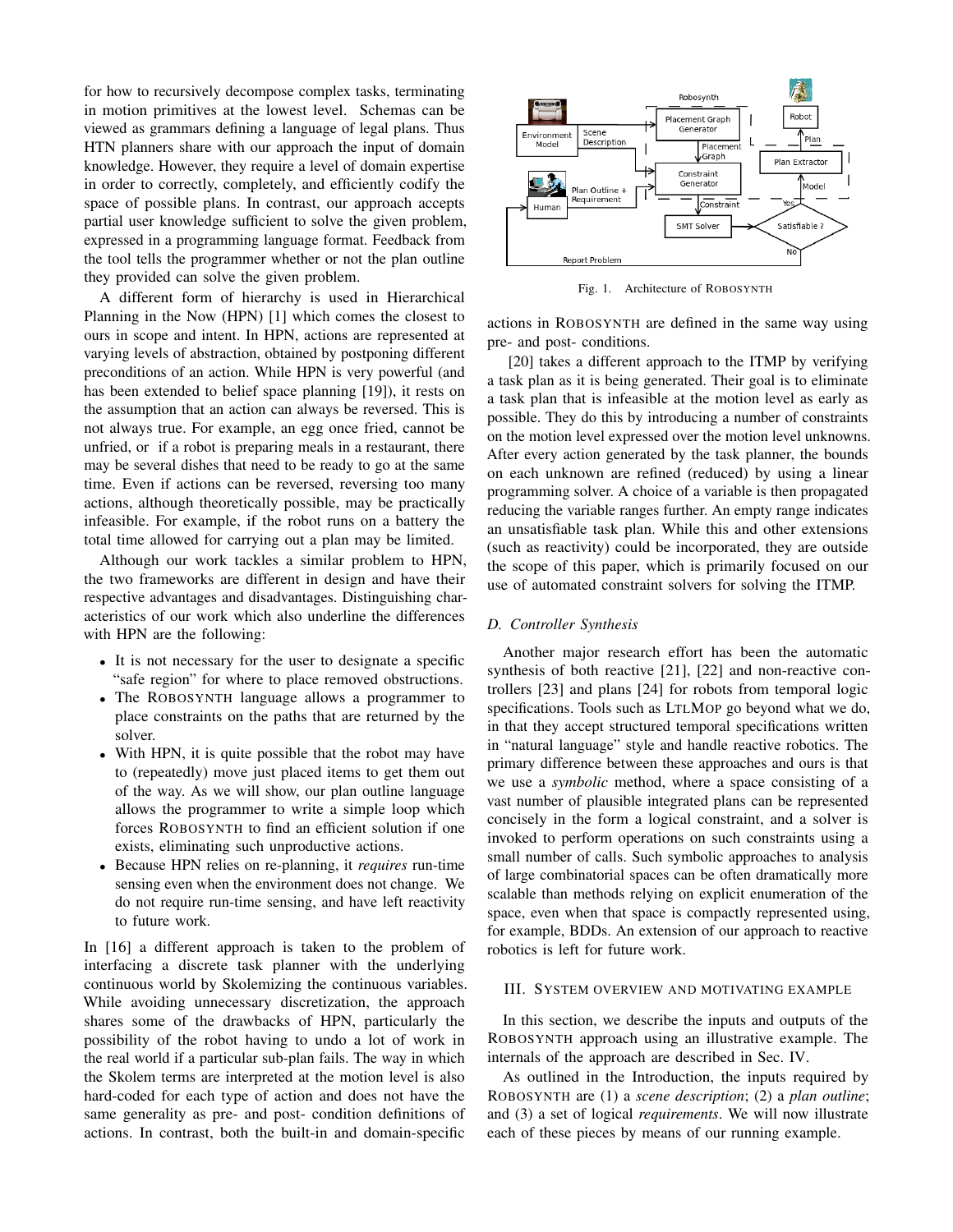

Fig. 2. Example kitchen domain (overhead view). Three alternative paths between Dishwasher and Storage are shown

#### *A. Example: Planning for a robot in a kitchen*

Consider a household robot operating in a kitchen environment. Kaelbling and Lozano-Perez [1] take as an example the problem of planning for a robot to move a given item from its current location, place it in the Dishwasher, run the Dishwasher, remove the item and place it in Storage. We show how to describe in ROBOSYNTH a more complex class of problems in which:

- There is a *set* of dirty dishes, which can be located *anywhere* in the kitchen, to be moved to the dishwasher. By "anywhere" we mean that although in any *particular* problem input the dishes are in specific locations, the plan outline is agnostic as to what those specific locations are.
- In the Dishwasher, larger items such as plates can block access to smaller items such as cups. (Information about what kinds of objects in which locations can block access to other locations is input as part of the process of creating the scene description).
- There are constraints on the paths the robot takes. For instance, they may be limited in length or be required to avoid or pass through certain regions.

*Input 1. Scene Description:* The scene description is provided in two files, called the *domain* and the *scene*. The domain represents that information which does not vary across different instances of a given problem, such as immovable obstacles, layout, stable locations for the robot and objects. The domain used in the present example is shown in Fig. 2. At the bottom of the figure is the Storage area; At the top of the figure are the Countertop and Dishwasher areas in that order. The green square in the middle of the figure is an "island" that the robot must not collide with. Right of that is the food preparation area. The scene provides information that can vary across different instances, in our case it provides the number of different cups, plates, etc. and their initial locations.

*Input 2. Plan outline:* The plan outline is a program written by the programmer that captures high-level, partial knowledge about what successful integrated plans look like. In our kitchen example, the plan outline captures the fact that in any reasonable plan, the robot would have to *pick up* a dish (assume this is done by an action pickup) before it

```
1. #import KitchenDomain
2. #import KitchenScene
3.
4. Path path, path1, path2, pathR;
5. Region tempR, somewhere; Location loc1;
6.
7. void main()
8. { for o in! DIRTY do
9.. { findPlace(?loc1,Dishwasher);
10. pickup(o,?somewhere,?path1);<br>11. place(o,?loc1,?path2);
        place(o, ?loc1, ?path2);
\frac{12}{13}.
13. run(Diswasher);<br>14. for o in DIRTY
14. for o in DIRTY do<br>15. ... //move dishes
      ... //move dishes from Dishwasher to Storage
16.}
17.@goal: clean(DIRTY) & contains(Storage,DIRTY)
18.@invariant (||?path|| <= 10) &
19. ~crosses(?path,FoodPrep))
```
Fig. 3. Plan outline for the Dirty Dishes problem

attempts to place it anywhere. While this ordering looks "obvious", it nonetheless allows the SMT solver to prune out a large number of meaningless orderings of robot actions. In general, we view the plan outline as a syntactic, imperative definition of a large space of integrated plans. The goal of ROBOSYNTH is to search this space and come up with a plan that satisfies the requirements. ROBOSYNTH supplies the programmer with a C-like language in which to write plan outlines and requirements.

Fig. 3 shows the essential parts of a plan outline for the example problem. Lines 1 and 3 import the domain and scene information respectively. Lines 4 and 5 declare a few variables; these are the unknowns to which ROBOSYNTH will assign values. The types of these variables are Path, Location, and Region, corresponding respectively to the types of robot paths, locations of objects, and sets of possible object locations. Lines 8-16 constitute the body of the main procedure. This code specifies the high-level knowledge that in any reasonable plan, the robot must perform the following actions in sequence:

- 1) Repeatedly carry out the following steps:
	- a) Locate a place ?loc1 in the dishwasher for the object through an action findPlace. As the location is unknown to the programmer, the variable for the place has a "?". The action findPlace, along with actions pickup and place for picking up and placing objects, are predefined in the language.
	- b) Follow an (as yet unknown) path ?path1 from the robot's current location to an (unknown) area ?somewhere and pickup an (unknown) dirty item ?o located there.
	- c) Follow the unknown path ?path2 to the dishwasher and place the item in there.
- 2) When all the dirty items are loaded, run the dishwasher.
- 3) Unload the dishwasher and place all the items in storage. The code for this is similar to the first for-loop.

*Input 3. Requirements :* Requirements come in the form of a *goal* for the planner, and *invariants* that must hold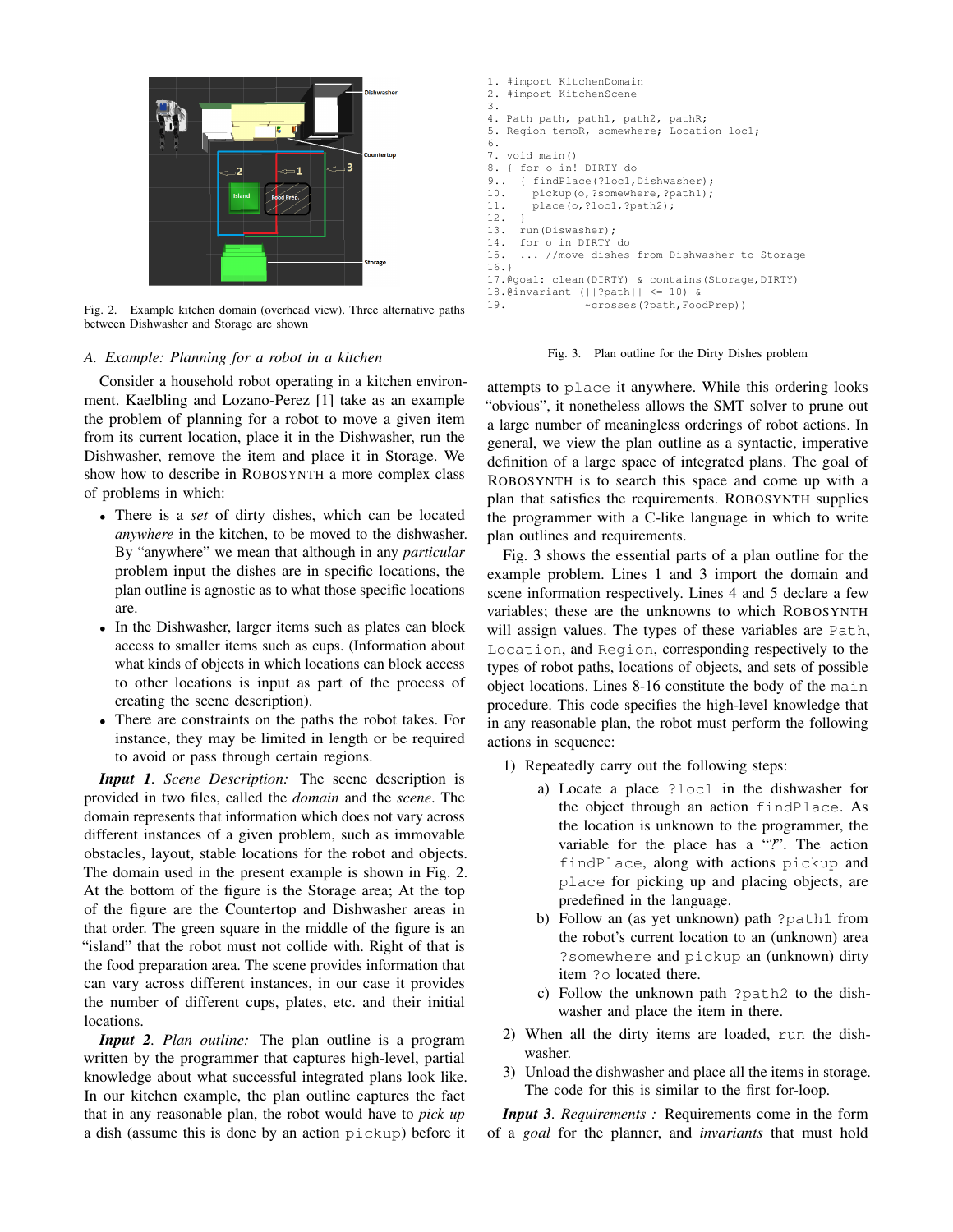along the planned paths. The goal (line 17) states that all the dirty dishes defined in the scene (contained in the set DIRTY) must be clean and put away in Storage. Examples of invariants are: health and safety regulations may require that paths should not cross, or that paths between certain regions should not come within a certain distance of each other; power limitations may limit paths to a certain length; protocols for clearing a building may require that paths must visit certain regions in a particular order, and so on. The invariants in our example are that: (1) the total length of any path is constrained to be under 10 units; and at no point must the robot go through the food preparation area. The specification of these properties uses functions like  $\| \|$  for path length, and predicates like crosses (crosses(p,z) is true when p is a path crossing a zone z) and the value of these properties is obtained from the placement graph. We use an SMT solver rather than just a SAT solver because of the presence of linear arithmetic and functions in the invariant.

*Events:* We could enrich the above requirements and the plan outline further. In particular, we offer a special syntax for specifying *exceptional scenarios* that prevent the straightforward execution of a robot action. For example, there may be items obstructing the target items, and these must first be moved into some safe place that is out of the way. The natural way to handle such "exceptions" is to have an "event handler" fired before and after each action. The programmer can set up such event handlers to carry out whatever corrective action is needed. In ROBOSYNTH, code for these event handlers is written as follows:

```
20.@pre-handler: pickup(obj,rgn,_):
21. while (obstructs(?obst,obj))<br>22. { pickup(?obst,rgn,?pathR);
          22. { pickup(?obst,rgn,?pathR);
23. place(?obst,?tempR,?pathR);
2.4.
```
This code, which defines the pre-event handler for the pickup action, moves any obstacles out of the way to an unknown safe region (?tempR) that ROBOSYNTH determines automatically.

#### *B. Plan Synthesis*

The inputs described above, namely the scene description, plan outline, and requirements, are fed to ROBOSYNTH as shown in Fig. 1. ROBOSYNTH computes the placement graph and then uses that to compute values for the unknown variables in the plan outline (for example, ?loc1 and ?path1) such that the requirements are satisfied. If there is no plan that follows the plan outline and meets the requirements, ROBOSYNTH will indicate that no solution exists. The placement graph is the connection between the discrete solver and the underlying motion planning, and its construction is discussed in Section IV-A. Note that once the unknowns are resolved in our system, the plan outline can be instantiated and the corresponding sequence of paths can be extracted from the placement graph. The result is a deterministic sequence of instructions for the robot, i.e., a complete plan. For example, Fig. 2 shows some sample paths that are found for the present problem when the constraints are varied. More details on the plans computed by ROBOSYNTH on our current example are presented in Sec. V.

Finally, we wish to draw the reader's attention to the following in the plan outline for the example: (1) Obstructing items may be blocking not just the target items but also each other. Since the programmer does not know which obstructions are not themselves blocked, a feasible order in which to remove them is left for ROBOSYNTH to determine, indicated by the non-deterministic choice of obstruction (?obst) in the while loop of the event handler (Lines 21-24). (2) Recall there are physical constraints on the order in which items can be placed in the dishwasher, with plates blocking cups. By virtue of the fact that the plan outline only permits each item to be picked up and placed once (lines 10,11), ROBOSYNTH is forced to find an efficient way of moving the dishes (cups then plates).

### IV. INTERNALS OF ROBOSYNTH

In this section, we describe the internals of ROBOSYNTH. We start by discussing the low level (box labeled "Motion planner" in Fig. 1), which requires the use of a motion planning algorithm. Next we describe the discrete level (box "Constraint generator" in Fig. 1), which operates on a discrete abstraction of the scene, and makes use of an SMT-solver.

#### *A. Low-level Planning*

The usual way of representing manipulation planning problems is with a manipulation graph [25]. A node in a manipulation graph represents a particular configuration of the robot and all the movable items in the workspace and an edge represents a physically allowable transition from one global configuration to another. To facilitate integrated planning for a mobile manipulator we will introduce a variant of the manipulation graph called a *placement graph*. The vertices of the placement graph are divided into so-called *base points* (bpoints) and *stable points* (s-points). The b-points correspond to robot configurations that allow the robot to reach many possible object locations without moving the base. The spoints correspond to configurations of an object resting on a support surface and the robot potentially holding that object in a stable grasp. The s-points are defined for each kind of object (cups, plates, etc.). Edges in the placement graph are allowed among b-points and between b-point and s-points. We define that an s-point *i blocks* an s-point *j* iff an object in s-point  $i$  would collide with the robot or object along a path from s-point  $j$  to its parent b-point. A sampling-based planner is used to find a feasible path between  $j$  and its parent b-point. The information required to compute b-points and s-points, such as object location, robot location, and grasp is currently manually identified in the scene description. In future much of this information will be computed automatically and possibly adaptively while the graph will be computed lazily [26], [27]. An example placement graph for the kitchen domain is shown in Fig. 4. The b-point and s-point names begin with "b\_" and "s\_", respectively. Solid lines depict edges between b-points, dashed lines depict edges between b-points and s-points, and dotted arrows show which s-points are blocked by which other s-points. The graph is constructed by reading in the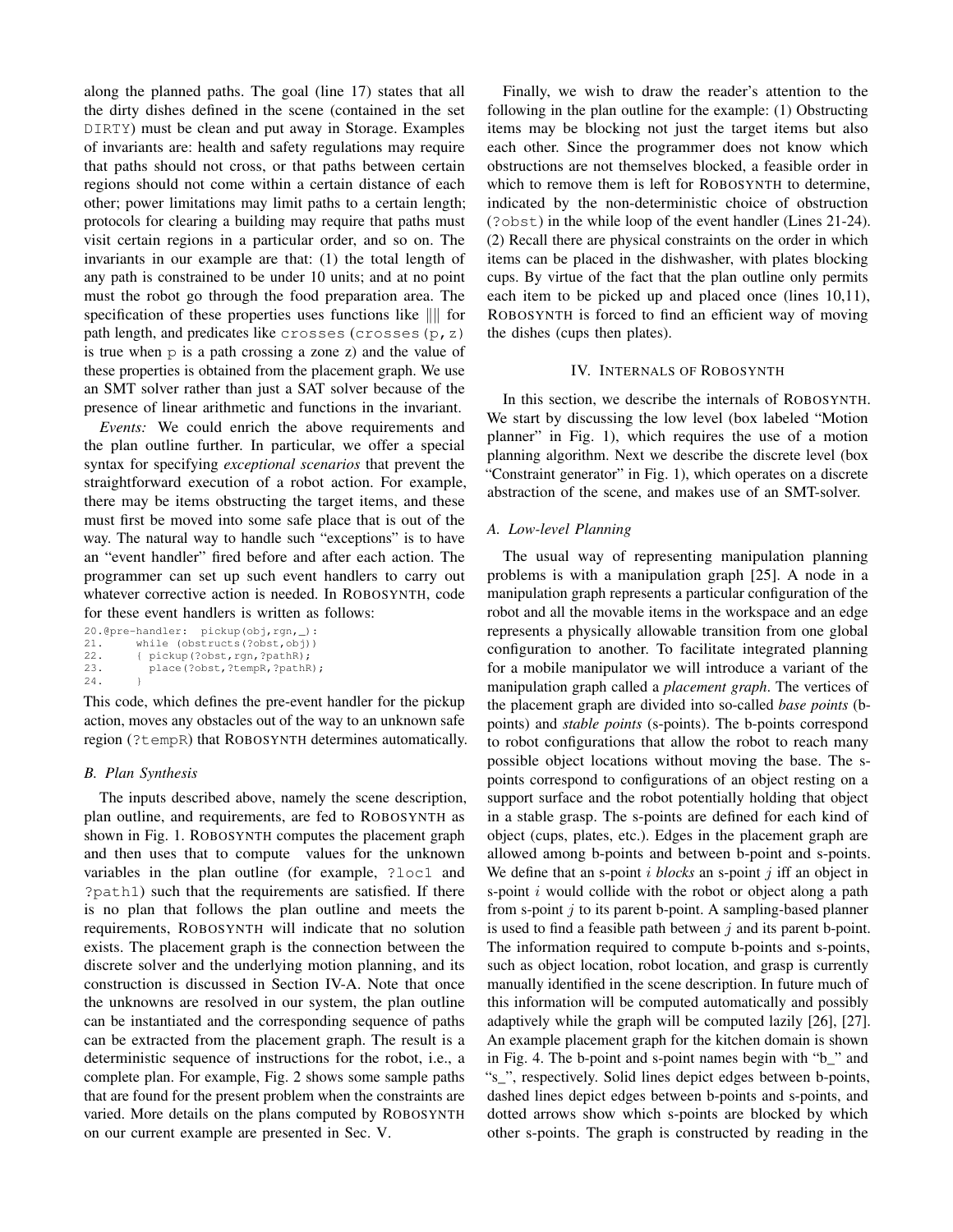

Fig. 4. A section of the placement graph for the kitchen scene description

scene description which is why it appears as one of the inputs to the Constraint Generator in Fig. 1

The primitives *moveTo*, *pickup*, and *place* that are used in plan outlines specify locations in terms of *regions* (e.g., Dishwasher, Cooking) rather than specific configurations. The placement graph is used by ROBOSYNTH to find feasible bpoints and s-points within these regions. As will be described in more detail below, the SMT solver will automatically compute all feasible paths in the placement graph that correspond to collision-free paths in the continuous space and that satisfy the plan outline. ROBOSYNTH internally keeps track of where each object is at any stage of the plan and when objects should be picked up or released.

### *B. The discrete level*

The task at the discrete level of ROBOSYNTH is as follows: find an assignment to the unknowns in the given plan outline P such that by executing the integrated plan obtained by replacing the unknowns in  $P$  with this assignment, from the given initial scene, the requirements in the plan outline are satisfied.

To achieve this, it is necessary to (a) have a clear meaning or semantics for the plan outline and (b) given a plan outline determine the required initial conditions. Both these requirements are met by utilizing a style of program semantics called *weakest precondition semantics* [28]<sup>1</sup>.

Now we briefly discuss what weakest preconditions mean in our setting; for a general understanding of weakest preconditions, see [30]. Suppose we are given a plan outline P and a requirement  $g$  that must hold at the end of the integrated plans in which we are interested (such requirements are *goals* in the terminology of Sec. III — the notion can be generalized in a standard way to invariants). Define a *state* s to be an assignment of appropriately-typed values to the known and unknown variables of  $P$ . Now note that a plan is nothing but an instantiation of the variables of  $P$  with values from an assignment s, written  $P[s]$ . Each action of  $P[s]$  effectively updates the state it starts in (because robot actions change the locations of objects), resulting in a final state when all the steps have executed. The integrated plan is *correct* for a goal  $G$  if executing it leads to a final state in which  $G$ holds. Then the *weakest precondition* of P with respect to G, written  $wp(P, G)$ , corresponds to the largest set of states  $\{s\}$ for which the plan  $P[s]$  is correct. In most program analysis settings and also in ROBOSYNTH, this weakest precondition is represented as a (quantifier-free) first-order formula.

Space does not permit a complete exposition of how  $wp(P, q)$  is determined, but to get a feel for what such a condition looks like, consider the simplest example where P is a single action, e.g.,

pickup(Cup1,Cooking,?path1);

and g is  $holding(Cup1)$  ("Robot is holding Cup1"). Then  $wp(P, g)$  is the set of states captured by the following condition:

 $\exists bpt \cdot loc(Cup1) \in Cobking \land loc(Cup1) \in reachOf(bpt)$  $\wedge \overline{\sharp}o' \cdot blocks(loc(o'), loc(Cup1)) \wedge path(path, CURR, bpt)$  $\wedge \overline{\sharp o}' \cdot \text{holding}(o').$ 

Informally, this says that the cup  $Cup1$  must be located in the Cooking region, there must be a b-point bpt from which the robot can access that location, which must not be blocked by some other object  $o'$ , there is a path path in the placement graph between the current b-point CURR and bpt, and the robot is not currently holding anything. Note that the precondition definition makes use of auxiliary functions and predicates loc and holding which are computed from the input scene description and reachOf,  $\in$ , path, and blocks which are answered by querying the placement graph. The semantics of the other actions *place*, *moveTo*, etc. as well as any domain-specific actions can be defined in a similar way.

The weakest precondition semantics gives rules by which the weakest precondition can be calculated for a sequence of statements, for an *if-then-else* statement and a *while* statement. By following these rules, a constraint representing the weakest precondition for the entire plan outline is automatically calculated by the Constraint Generator of ROBOSYNTH (Fig. 1).

Note that the weakest precondition is derived completely independently of the initial state of the physical space (the initial scene). Let the formula  $I$  capture constraints on the variables of P that describe this initial scene. Then the formula  $I \wedge wp(P, g)$  defines the largest set of valuations of the unknowns of  $P$  such that the plans corresponding to these valuations: (a) respect the initial conditions defined by the scene description; and also (b) meet the goal. Our objective of finding a satisfactory assignment to the unknowns in P thus amounts to checking the *satisfiability* of this formula.

Recall that the satisfiability of a formula means there is a set of assignments to each of the unknowns, called a *model*, which makes the formula true. For example the formula  $p \wedge x > 2$  is satisfiable by a model  $M = [p \mapsto true, x \mapsto 3]$ , written as  $M \models p \land x > 2$ . On the other hand, the formula  $x > 2 \land \neg(x > 1)$  is not satisfiable (under the standard interpretation of >). Satisfiability of quantifier-free formulas can be determined automatically by the SMT solver which returns a model in case the formula is satisfiable. The SMT

<sup>&</sup>lt;sup>1</sup>A similar idea called *goal regression* was developed around the same time in AI Planning by Waldinger [29]. We use the weakest precondition approach because it is was developed specifically for programs.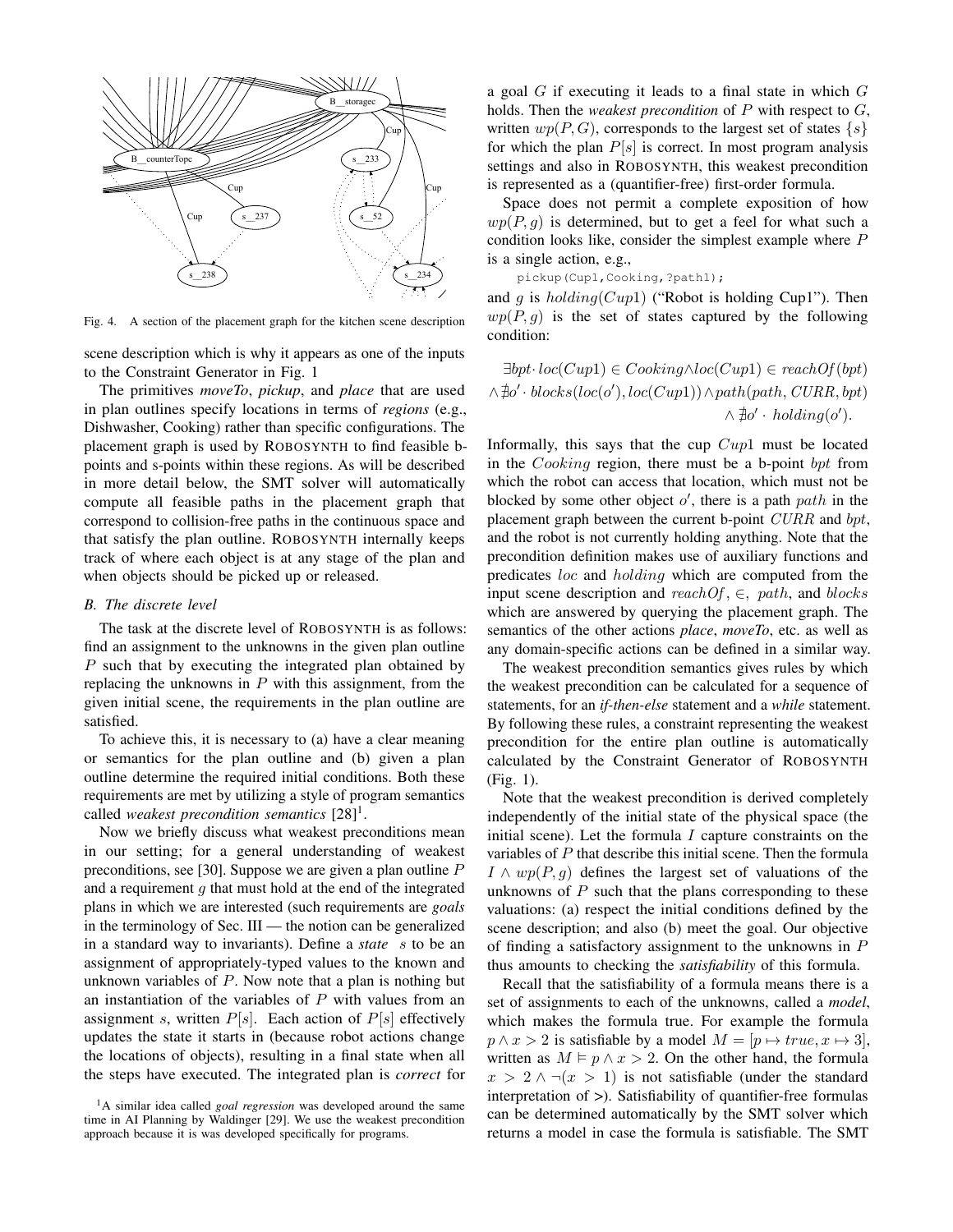solver we use is Z3 [7]. If Z3 finds the formula satisfiable it returns values for the unknowns.

#### V. RESULTS

### *A. Experimental Setup*

The Constraint Generator (Fig. 1) was implemented in F# and utilizes Z3 4.3 [7] as the SMT solver. The scenes are based on CAD files imported into the MoveIt! [31] manipulation planning library, and depicted in RViz [32] for a simulated PR2. Individual motion plans were computed using OMPL [33]. The plan output by the Plan Extractor is fed to an interpreter which also makes calls on MoveIt!. All experiments were carried out on Ubuntu Linux on a 3.1 GHz machine with 4 GB of memory.

#### *B. Qualitative Evaluation*

We have discussed how to solve a more general problem than the one in [1] not only by moving several dishes, but more importantly by allowing the programmer to constrain the solution returned by ROBOSYNTH at the motion planning level, specifically the values returned for path, location, or region unknowns. We illustrate the power of our approach by offering some examples of how the programmer can use the constraint mechanism to obtain paths that satisfy different user-level requirements. Consider a very simple plan outline in which the robot is asked to move from the Dishwasher to the Storage to pickup a cup there, and a placement graph in which there are several paths between the Dishwasher b-point and the Storage b-point, corresponding to different paths in the kitchen workspace, numbered 1 through 3 in Fig. 2. In the complete absence of any constraints, the solver might return a path in the placement graph which corresponds to path 1 (also shown in red). In the presence of a safety requirement, this path may be considered undesirable because it passes through the food preparation area FoodPrep (shaded in Fig. 2). A zone constraint ~crosses(?path1,FoodPrep) forces ROBOSYNTH to find an alternative path, for example one that goes around the Island (path 2 shown in blue). But such a path might be considered too long if there are power or time limitations on the robot. A stronger constraint that also adds & ||path|| <= 10 ensures ROBOSYNTH returns path 3, shown in green.

Another aspect of our plan outline language is that it allows a degree of latitude to the programmer in how much information can be omitted without paying an undue penalty in plan synthesis time. Consider a simpler version of the example problem in Section Sec. III in which all the DIRTY dishes are on the Countertop, there are no other dishes obstructing the DIRTY dishes to be moved nor are any of the DIRTY dishes obstructing each other. Then the following straight-line plan outline that moves each DIRTY dish in order is perfectly fine:

findPlace(?loc1,Dishwasher); pickup(Cup1,Countertop,?pathDC); place(Cup1,?loc1,?pathDC); findPlace(?loc2,Dishwasher); pickup(Cup2,Countertop,?pathDC); place(Cup2,?loc2,?pathDC); ...



Fig. 5. Synthesis time with varying number of objects and locations. In two cases, the SMT solver returned UNSAT because there was no assignment to the unknowns that would allow the plan outline to fulfill the goal condition. These points are denoted with a star.

From a task planning perspective, there is no actual planning required here. ROBOSYNTH takes 37 seconds to find values for ?loc1, ?loc2, and ?pathDC, and return a plan for this problem. If however, some DIRTY dishes may be obstructing each other, then it is not clear exactly which order the cups should be moved, and in that case a non-deterministic for loop can be used (just as in lines 9 through 17 of Fig. 3 except with Countertop in place of ?somewhere), in which the exact item to be moved at each iteration is represented by the loop variable o because it is unknown. This requires more effort from ROBOSYNTH because it has to determine the correct order in which to remove the dishes. However, ROBOSYNTH still takes 39 seconds to return a plan for this problem. We can go one step further. By making the outline read exactly like the for loop of Fig. 3 this allows DIRTY dishes to be located *anywhere* in the kitchen. ROBOSYNTH still takes only 41 seconds to return a plan for this problem. Of course, in the most general case, if the programmer supplies nothing other than a goal and an unordered bunch of action statements with unknowns, then the behavior devolves into that of a SAT planner [17], [18]. But if the programmer supplies at least the desired actions and the order, then as can be seen from the results, we can do much better.

## *C. Quantitative Evaluation*

The main body of the example plan outline in Fig. 3 was run on a varying number of dirty dishes (number of items in the set DIRTY) and a varying number of locations where they may be placed. Fig. 5 shows that the time required by the synthesis engine does not seem unreasonable given the complexity of the problem. Fig. 6 shows the time required to compute the low-level paths for the placement graph as a function of the number of s-points (i.e., the number of possible object locations). Although these results are encouraging, further experimentation is needed to draw any definitive conclusions about trends beyond this data.

#### VI. DISCUSSION

We have described a tool ROBOSYNTH for expressing and solving problems in integrated task and motion planning that arise with mobile manipulators, and have evaluated our